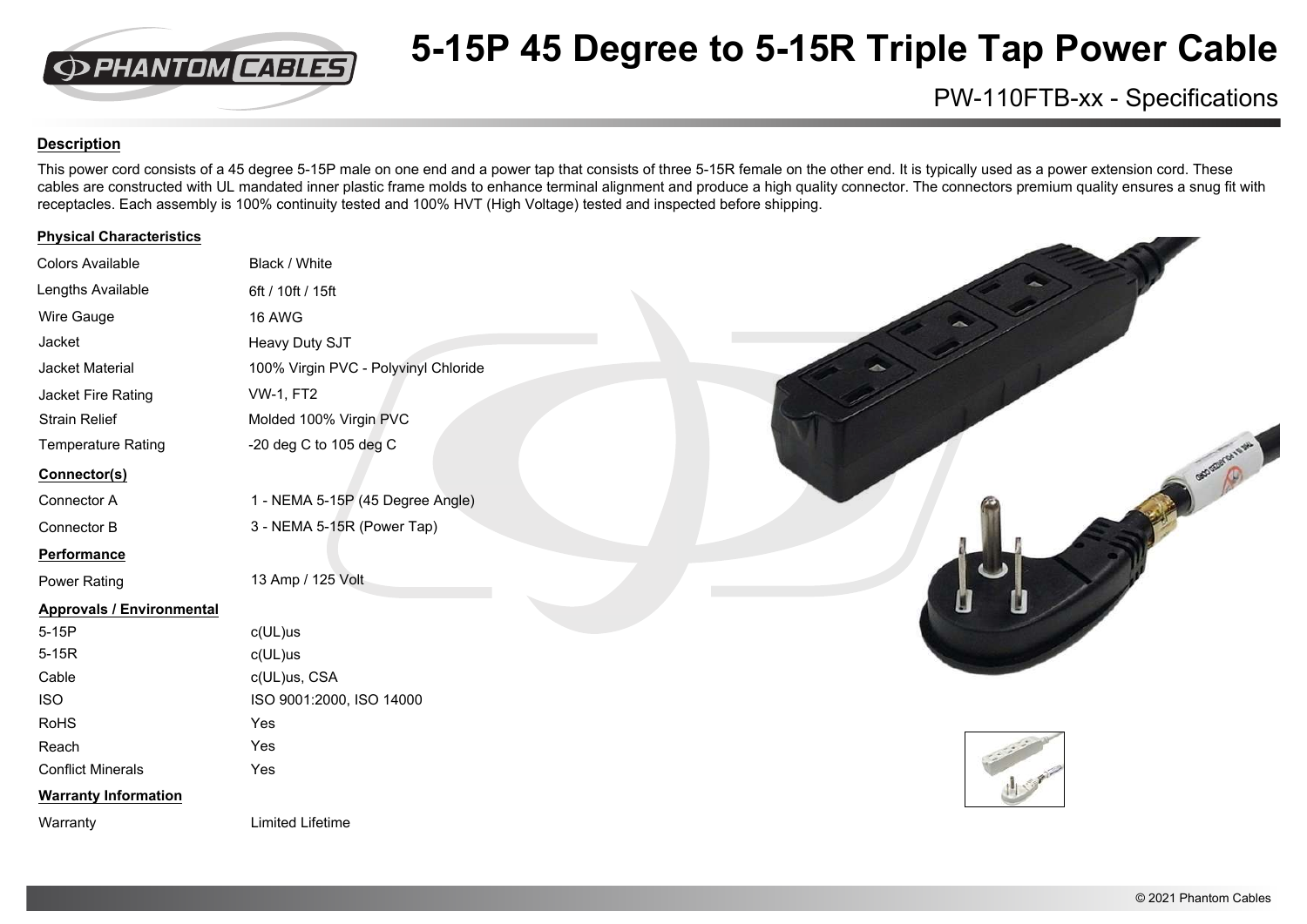

### **5-15P 45 Degree to 5-15R Triple Tap Power Cable**

PW-110FTB-xx - Line Drawing